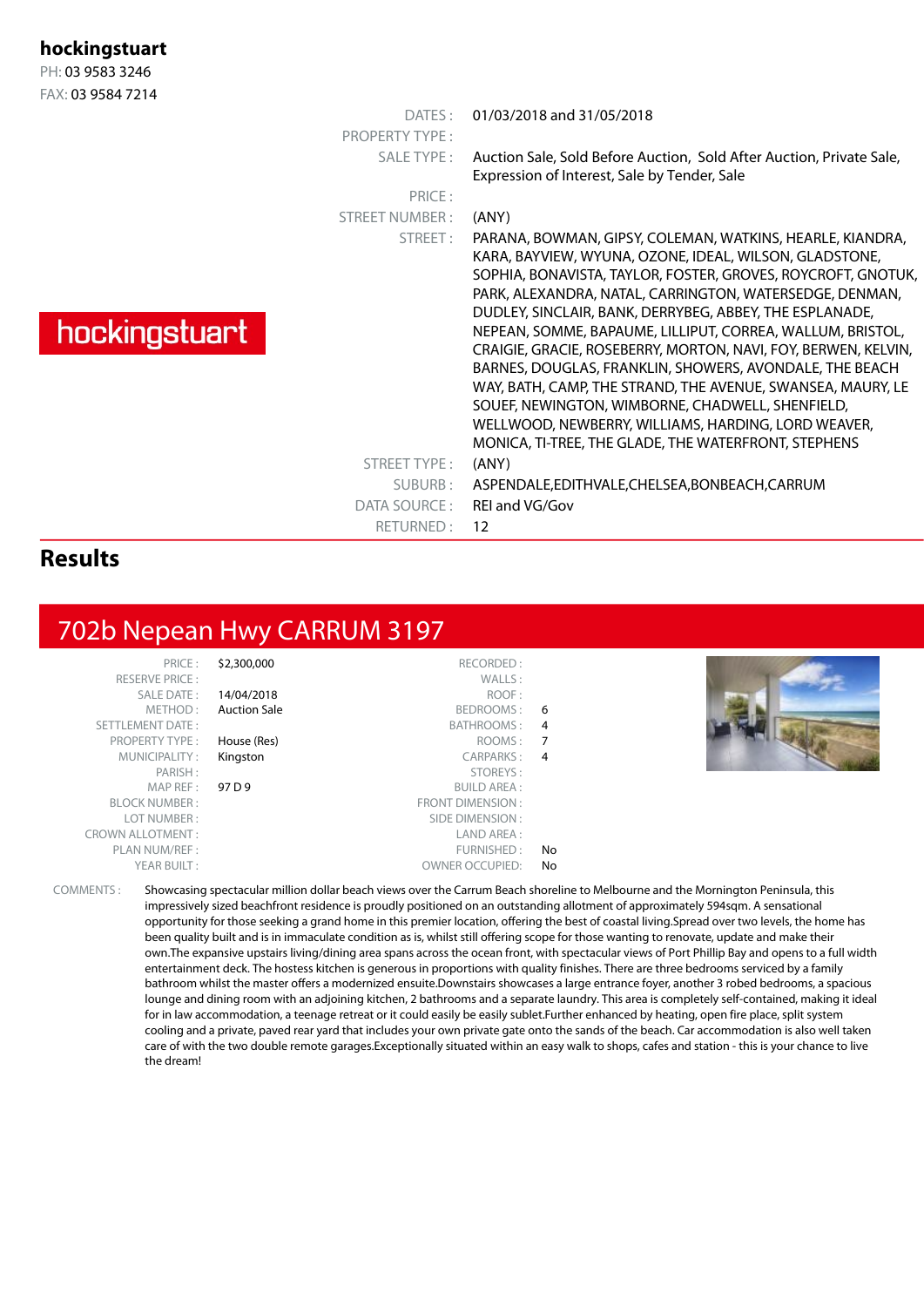#### 1/2 Harding La BONBEACH 3196

| PRICE:                  | \$2,250,000  | RECORDED:              |                |  |
|-------------------------|--------------|------------------------|----------------|--|
| <b>RESERVE PRICE:</b>   |              | WALLS:                 |                |  |
| SALE DATE:              | 14/03/2018   | ROOF:                  |                |  |
| METHOD:                 | Private Sale | BEDROOMS:              | 4              |  |
| <b>SETTLEMENT DATE:</b> |              | BATHROOMS :            | $\overline{2}$ |  |
| <b>PROPERTY TYPE:</b>   | House        | ROOMS:                 |                |  |
| MUNICIPALITY:           | Kingston     | CARPARKS:              | $\overline{2}$ |  |
| PARISH:                 |              | STOREYS:               |                |  |
| MAP REF:                |              | <b>BUILD AREA:</b>     |                |  |
| <b>BLOCK NUMBER:</b>    |              | FRONT DIMENSION :      | $\Omega$       |  |
| LOT NUMBER:             |              | SIDE DIMENSION :       |                |  |
| <b>CROWN ALLOTMENT:</b> |              | LAND AREA:             |                |  |
| PLAN NUM/REF:           |              | FURNISHED:             | No             |  |
| YEAR BUILT:             |              | <b>OWNER OCCUPIED:</b> | No             |  |

COMMENTS : This 48 squares ( approx ) magnificent, architecturally designed, 4 bedroom plus study with 2 living is situated on the quiet white sands of Bonbeach. Double storey with endless 180' views of the City and the Peninsular from the entertaining balcony. This property is perfect for the family that enjoys a relaxing low maintenance lifestyle with plenty of room to move. Situated in the heart of Bonbeach - 2 minute walk to the Train Station, shops and surrounded by all that Bonbeach has to offer: Patterson River, Bicentennial Park, Patterson River Golf Club, Bonbeach Kindergarten and Primary school. Other features include: \*3 large bedrooms ( incl BIW ) and family size bathroom. \*Master suite and oversized en-suite - including spa bath. \*2 separate living areas. \*1 large balcony and an entertaining covered timber deck with small garden. \*Modern kitchen with stone benches, Smeg appliances. \*Wall to wall cupboards for storage in the kitchen. \*Timber flooring throughout \*Grand entrance with study off to the side. \*Oversized windows to let in the light \*Double garage \*State of the art heating and cooling, Gas fire and A/C units downstairs. Properties this size and location are very rare and this beautiful home is sure to impress. Contact us NOW for a private inspection or more information.

## 2/2 Chadwell La CHELSEA 3196

| PRICE:<br><b>RESERVE PRICE:</b> | \$2,040,000         | RECORDED:<br>WALLS:    |     |  |
|---------------------------------|---------------------|------------------------|-----|--|
| SALE DATE:                      | 26/05/2018          | ROOF:                  |     |  |
| METHOD:                         | <b>Auction Sale</b> | BEDROOMS:              | 4   |  |
| SETTLEMENT DATE:                |                     | BATHROOMS:             | - 2 |  |
| <b>PROPERTY TYPE:</b>           | House (Res)         | ROOMS:                 |     |  |
| MUNICIPALITY:                   | Kingston            | <b>CARPARKS:</b>       | - 1 |  |
| PARISH:                         |                     | STOREYS:               |     |  |
| MAP REF:                        |                     | BUILD AREA :           |     |  |
| <b>BLOCK NUMBER:</b>            |                     | FRONT DIMENSION:       |     |  |
| LOT NUMBER:                     |                     | SIDE DIMENSION :       |     |  |
| <b>CROWN ALLOTMENT:</b>         |                     | LAND AREA:             |     |  |
| PLAN NUM/REF :                  |                     | FURNISHED:             | No  |  |
| YEAR BUILT:                     |                     | <b>OWNER OCCUPIED:</b> | No  |  |

COMMENTS : With premier beachfront position set on 355m2 approx, direct beach access and spectacular uninterrupted coastal views all the way to the Peninsula; this classic light-filled 4-bed, 2-bath family entertainer provides a relaxed lifestyle metres to the water. With expansive glass windows framing sweeping water vistas as your daily backdrop across two generous levels, enjoy open-plan living and dining, large contemporary Miele appointed kitchen, private beach access from the front garden, undercover patio, built in BBQ area and outdoor shower to rinse off the sand after a leisurely morning swim. Retreat upstairs to a stylish second living space with wet bar, cosy gas fireplace and exceptional full-length undercover balcony, 2-bedrooms (1-BIR) including a stylish master overlooking the water and complete with walk through robe to a dual access family spa bathroom. Downstairs are two further bedrooms (BIRs) and large family bathroom with laundry zone. Features split systems, under stair storage and single auto garage with OSP. Situated in a premium beachside pocket just a short walk to Chelsea Village, cafes, schools and the train.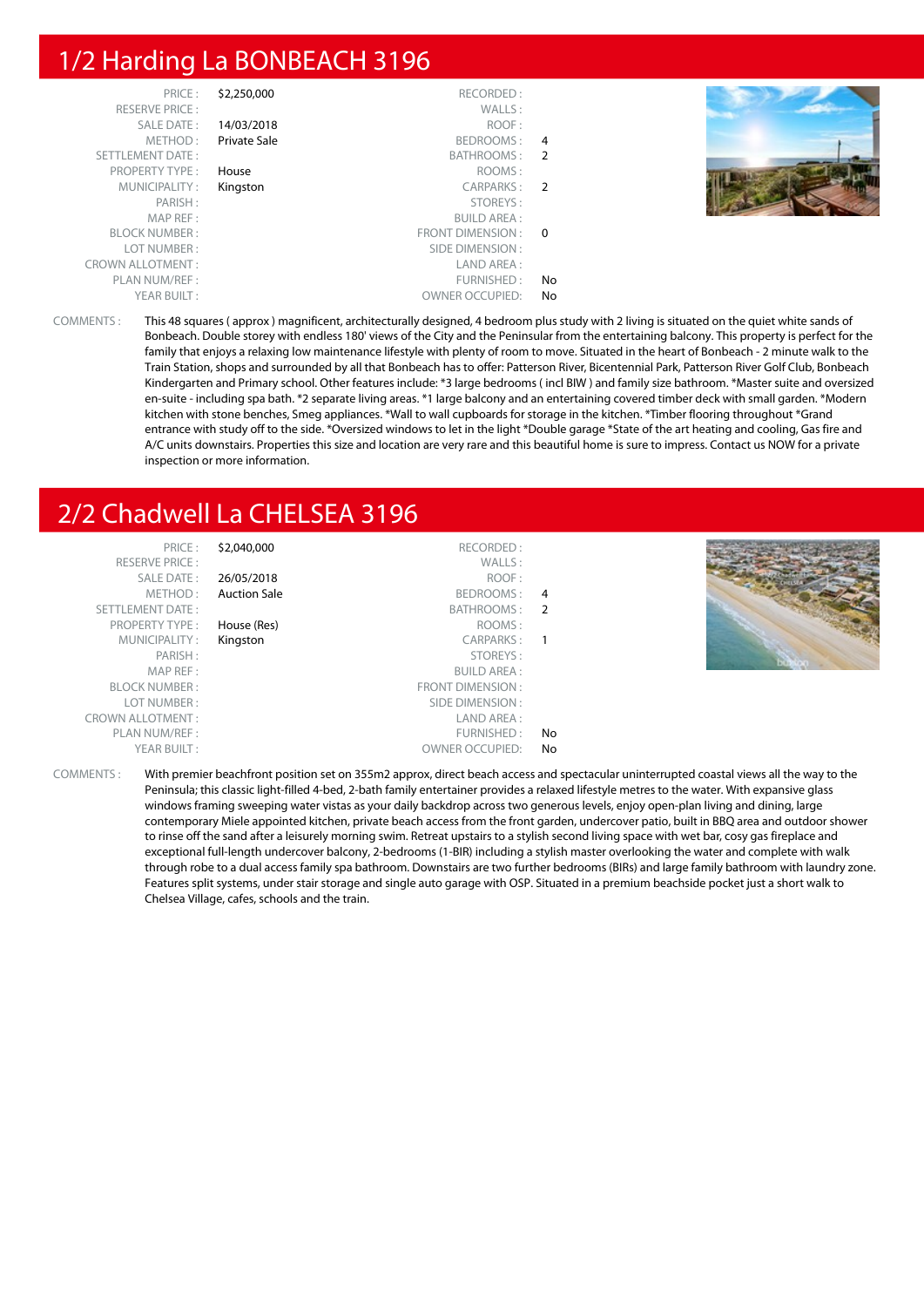#### 2 Newington Pde CHELSEA 3196

| PRICE:                  | \$1,431,000         | RECORDED:              |     |  |
|-------------------------|---------------------|------------------------|-----|--|
| <b>RESERVE PRICE:</b>   |                     | WALLS:                 |     |  |
| SALE DATE:              | 24/03/2018          | ROOF:                  |     |  |
| METHOD:                 | <b>Auction Sale</b> | BEDROOMS: 3            |     |  |
| SETTLEMENT DATE:        |                     | BATHROOMS:             |     |  |
| <b>PROPERTY TYPE:</b>   | House (Res)         | ROOMS:                 |     |  |
| MUNICIPALITY:           | Kingston            | CARPARKS: 2            |     |  |
| PARISH:                 |                     | STOREYS:               |     |  |
| MAPREF:                 | 97 B 2              | <b>BUILD AREA:</b>     |     |  |
| <b>BLOCK NUMBER:</b>    |                     | FRONT DIMENSION:       |     |  |
| LOT NUMBER:             |                     | SIDE DIMENSION :       |     |  |
| <b>CROWN ALLOTMENT:</b> |                     | LAND AREA :            |     |  |
| PLAN NUM/REF:           |                     | FURNISHED:             | No. |  |
| YEAR BUILT:             |                     | <b>OWNER OCCUPIED:</b> | No  |  |

COMMENTS : Set on a prime 702m2 approx. corner block with excellent laneway access and located in the heart of Chelsea, this character-filled quintessential circa 1920s beach cottage is well-positioned steps to the water's edge, pristine stretches of sand and iconic beach boxes. Filled with all the charm of a by-gone era including high ceilings, open fire place and original baltic pine floorboards; admire the good bones and revive with an exquisite renovation, maximise the block and build your perfect dream home or redevelop with luxury townhouses (STCA). Featuring a sun-filled kitchen overlooking the deep back garden, front living room (gas heater), three large bedrooms and simple bathroom plus big shed and bore water with pump. Situated just a 2-minute walk to Chelsea Village cafes, restaurants and train plus an easy stroll to schools.

## 18 Bristol Av EDITHVALE 3196

|    | RECORDED:              | \$1,310,000         | PRICE:                  |
|----|------------------------|---------------------|-------------------------|
|    | WALLS:                 |                     | <b>RESERVE PRICE:</b>   |
|    | ROOF:                  | 24/03/2018          | SALE DATE:              |
|    | BEDROOMS: 3            | <b>Auction Sale</b> | METHOD:                 |
|    | BATHROOMS: 2           |                     | SETTLEMENT DATE:        |
| 4  | ROOMS:                 | House (Res)         | <b>PROPERTY TYPE:</b>   |
| -2 | CARPARKS:              | Kingston            | MUNICIPALITY:           |
|    | STOREYS:               |                     | PARISH:                 |
|    | <b>BUILD AREA:</b>     | 93 A 11             | MAP REF:                |
|    | FRONT DIMENSION :      |                     | <b>BLOCK NUMBER:</b>    |
|    | SIDE DIMENSION :       |                     | LOT NUMBER:             |
|    | LAND AREA :            |                     | <b>CROWN ALLOTMENT:</b> |
| No | FURNISHED:             |                     | PLAN NUM/REF:           |
| No | <b>OWNER OCCUPIED:</b> |                     | YEAR BUILT:             |

COMMENTS : Amazing opportunity to purchase 2 doors from the white sands of Edithvale beach, location is key! Offering the lucky buyer fantastic potential to develop (STCA), renovate or extend to capitalise on the bay views. The existing single level house enjoys water glimpses from the lounge, sunroom and study. The main property also comprises 2 bedrooms, separate kitchen/meals area with gas cooking and dishwasher and ducted heating and cooling throughout. In addition, there is a separate bungalow with large bedroom and ensuite, with a double garage at the rear of the block. Inspect as advertised or by appointment.

#### 14 Barnes Gr CHELSEA 3196

| PRICE:                  | \$1,275,000  | RECORDED:               |                |
|-------------------------|--------------|-------------------------|----------------|
| <b>RESERVE PRICE:</b>   |              | WALLS:                  |                |
| <b>SALE DATE:</b>       | 21/03/2018   | ROOF:                   |                |
| METHOD:                 | Private Sale | BEDROOMS:               | 4              |
| <b>SETTLEMENT DATE:</b> |              | BATHROOMS:              | $\overline{2}$ |
|                         |              |                         |                |
| <b>PROPERTY TYPE:</b>   | House        | ROOMS:                  | 5              |
| MUNICIPALITY:           | Kingston     | <b>CARPARKS:</b>        | 1              |
| PARISH:                 |              | STOREYS:                |                |
| MAP REF:                | 93 A 12      | <b>BUILD AREA:</b>      |                |
| <b>BLOCK NUMBER:</b>    |              | <b>FRONT DIMENSION:</b> |                |
| LOT NUMBER:             |              | SIDE DIMENSION:         |                |
| <b>CROWN ALLOTMENT:</b> |              | LAND AREA:              |                |
| PLAN NUM/REF:           |              | FURNISHED:              | No             |
| YEAR BUILT:             |              | <b>OWNER OCCUPIED:</b>  | No             |
|                         |              |                         |                |



COMMENTS : This alluring double storey residence offers a delightful family haven with plenty of scope for further enhancement.Brilliantly positioned,

offering the ultimate in beachside living, with the sand and shores of magnificent Chelsea beach only steps away, not to mention only a short stroll to the hub of the main shopping strip, restaurants, cafes and station.Instantly appealing you are welcomed by a spacious lounge and dining room with a free flowing floor plan linking effortlessly to the large kitchen and meals zone with an abundance of bench and cupboard space. Adjacent is a family room with sliding doors opening to a outdoor covered entertainment deck that overlooks the private, established backyard.Upstairs are the four bedrooms with the generous master suite boasting a walk in robe and full ensuite, while the three remaining bedrooms are served by a main family bathroom and a separate toilet. Well appointed by gas heating, evaporative cooling, ducted vacuum, garden shed and a single enclosed carport.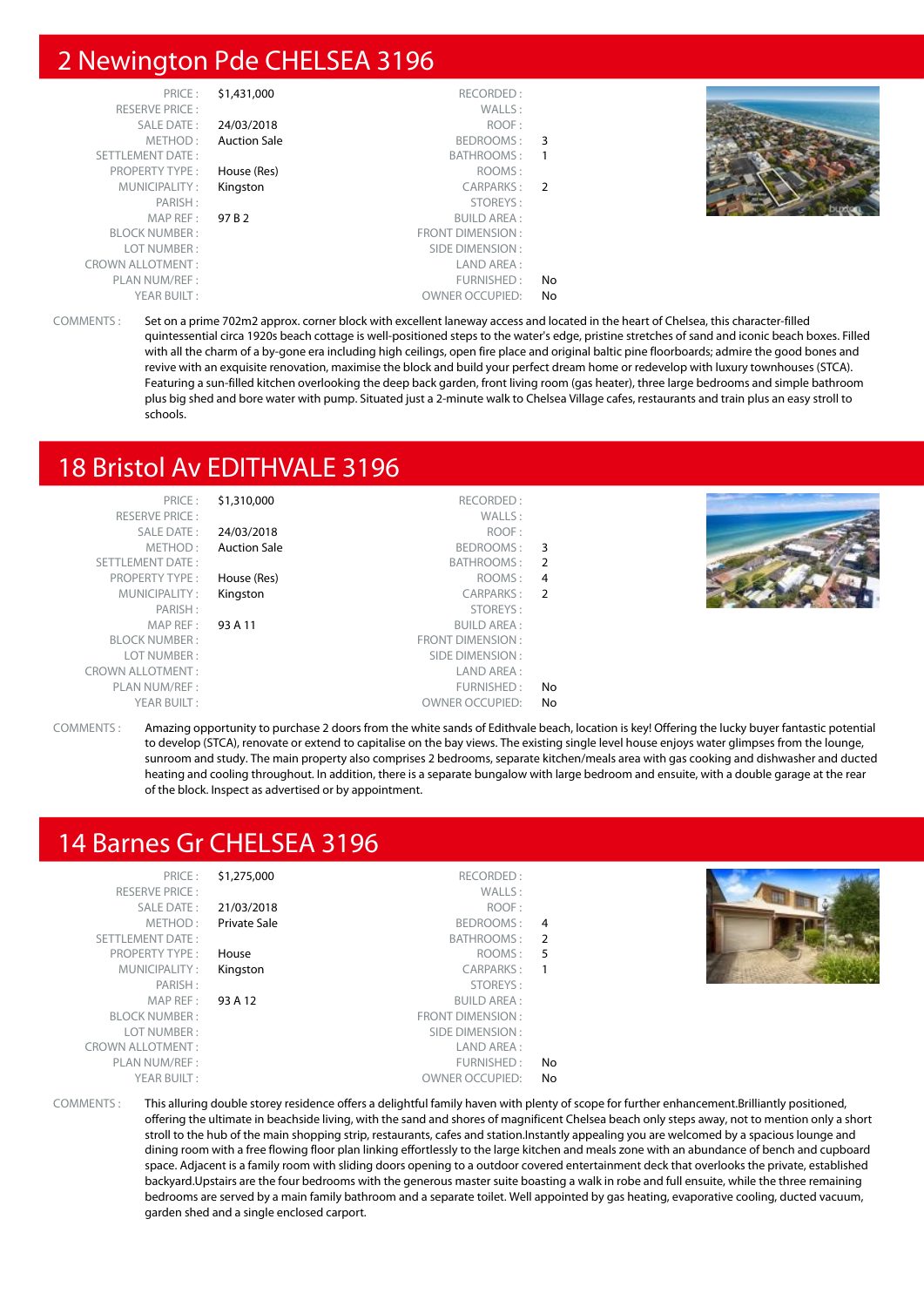#### 13/616-617 Nepean Hwy CARRUM 3197

| PRICE:                  | \$1,211,000        | RECORDED:              |    |  |
|-------------------------|--------------------|------------------------|----|--|
| <b>RESERVE PRICE:</b>   |                    | WALLS:                 |    |  |
| SALE DATE:              | 16/04/2018         | ROOF:                  |    |  |
| METHOD:                 | Private Sale       | BEDROOMS:              | 3  |  |
| SETTLEMENT DATE:        |                    | BATHROOMS: 2           |    |  |
| <b>PROPERTY TYPE:</b>   | Townhouse (Single) | ROOMS:                 | 4  |  |
| MUNICIPALITY:           | Kingston           | CARPARKS: 2            |    |  |
| PARISH:                 |                    | STOREYS:               |    |  |
| MAP REF:                | 97 C 7             | <b>BUILD AREA:</b>     |    |  |
| <b>BLOCK NUMBER:</b>    |                    | FRONT DIMENSION:       |    |  |
| LOT NUMBER:             |                    | SIDE DIMENSION :       |    |  |
| <b>CROWN ALLOTMENT:</b> |                    | LAND AREA :            |    |  |
| PLAN NUM/REF:           |                    | FURNISHED:             | No |  |
| YEAR BUILT:             |                    | <b>OWNER OCCUPIED:</b> | No |  |

COMMENTS : It's all about lifestyle and location when you enter this light filled beachfront townhouse with spectacular bay views. With views from Arthur's Seat to Melbourne's CBD and with the sand and water at your doorstep, this kind of opportunity is rarely available.This superb property offers a large entrance hall and atrium, 3 double bedrooms, the generous master with ensuite plus a study or fourth bedroom opening out onto a paved rear courtyard that includes your own private gate to access the beach. There is a surprisingly spacious open plan living and dining area that flows out to the private balcony, a custom designed kitchen with granite benches and quality appliances, 2 remote car garages plus all the luxuries you would expect from a home of this quality.All of this perfectly located, only minutes to the station, shops and cafes.If it's a relax after work on the balcony watching the sunset you desire or an early morning walk on your own beach, then this beachfront beauty is a must see.

#### 1/307 Nepean Hwy EDITHVALE 3196

| PRICE:                  | \$1,210,000         | RECORDED:              |                     |  |
|-------------------------|---------------------|------------------------|---------------------|--|
| <b>RESERVE PRICE:</b>   |                     | WALLS:                 | <b>Brick Veneer</b> |  |
| SALE DATE:              | 24/03/2018          | ROOF:                  |                     |  |
| METHOD:                 | <b>Auction Sale</b> | BEDROOMS: 4            |                     |  |
| SETTLEMENT DATE:        | 24/04/2018          | BATHROOMS: 3           |                     |  |
| PROPERTY TYPE:          | Townhouse (Res)     | ROOMS: 8               |                     |  |
| MUNICIPALITY:           | Kingston            | CARPARKS: 2            |                     |  |
| PARISH:                 | Lyndhurst           | STOREYS:               |                     |  |
| MAP REF :               | 93 A 10             | <b>BUILD AREA:</b>     |                     |  |
| <b>BLOCK NUMBER:</b>    |                     | FRONT DIMENSION:       |                     |  |
| LOT NUMBER :            | - 1                 | SIDE DIMENSION :       |                     |  |
| <b>CROWN ALLOTMENT:</b> |                     | LAND AREA :            | 583                 |  |
| PLAN NUM/REF:           | PS730904            | FURNISHED:             | No                  |  |
| YEAR BUILT:             |                     | <b>OWNER OCCUPIED:</b> | Yes                 |  |

COMMENTS : Quietly positioned approx.190m to the breath-taking beauty of Edithvale beach, this 4-bedroom luxury residence spanning three levels offers your own private beachside paradise of sun, sand and gentle sea breezes. Incredibly well-designed and spread across an exceptional floorplan; enjoy natural light, high ceilings and beautiful quality finishes throughout. Ground-level boasts a stylish bedroom (BIR), stunning Siemens gourmet kitchen plus expansive open-plan living and dining extending seamlessly out to multiple entertaining zones complete with travertine pavers, outdoor kitchen and delightful outdoor shower. Downstairs offers a versatile cinema room (office/5th bedroom) plus internal access to large secure basement parking for two cars. The upper-level offers an additional living zone, private balcony, en-suited master retreat and two further bedrooms (BIRs) service by a sleek family bathroom. Includes spotted gum timber flooring, stone bench tops, double-glazed windows, ducted heating, refrigerated cooling, d/stairs powder room, video intercom & keyless entry. Superbly located approx. 500m to Edithvale Village. Stroll to cafes, restaurants, train & school.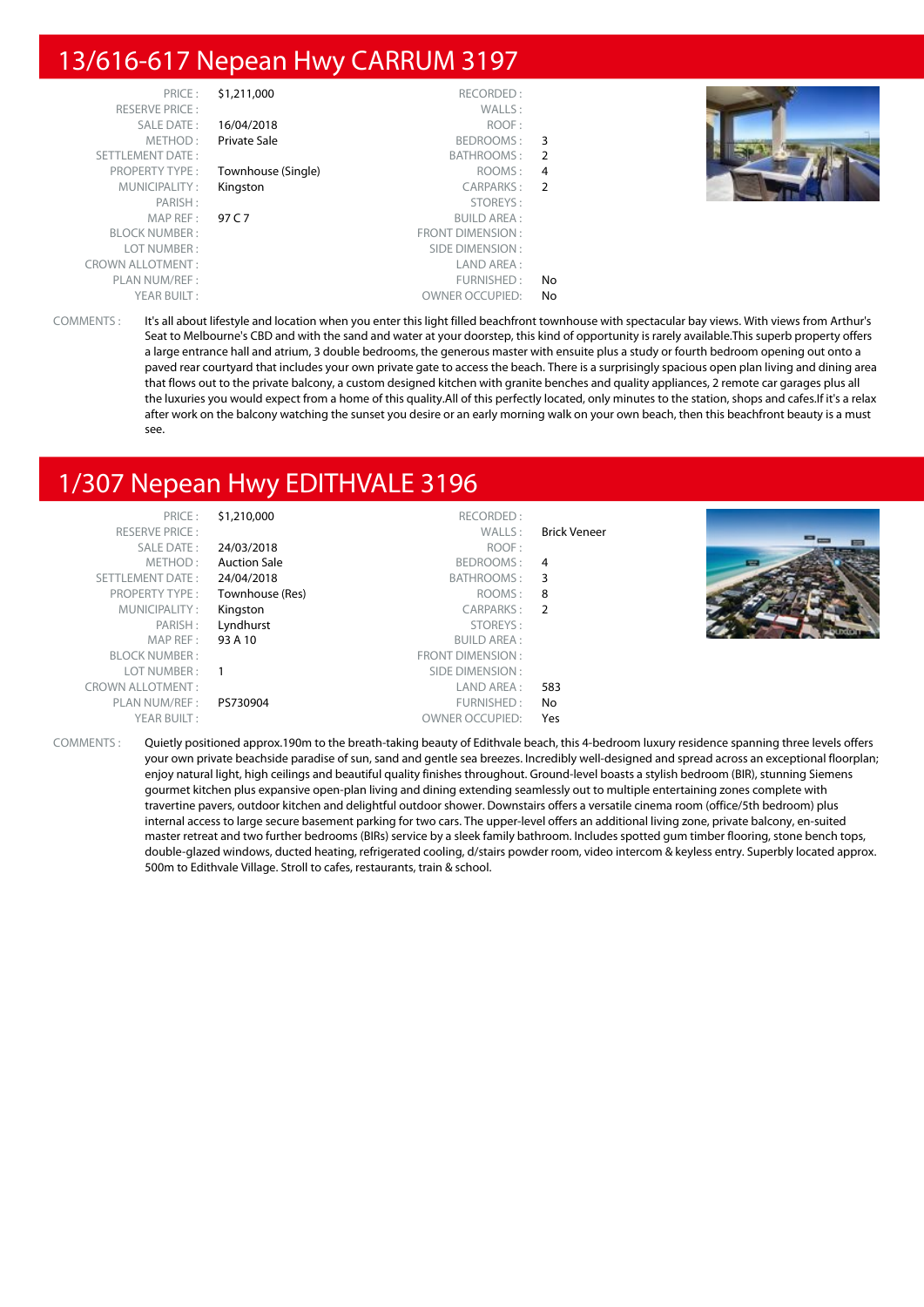#### 3a Wellwood Rd BONBEACH 3196

| PRICE:                  | \$1,200,000  | RECORDED:              |                |  |
|-------------------------|--------------|------------------------|----------------|--|
| <b>RESERVE PRICE:</b>   |              | WALLS:                 |                |  |
| SALE DATE:              | 16/04/2018   | ROOF:                  |                |  |
| METHOD:                 | Private Sale | BEDROOMS:              | -3             |  |
| SETTLEMENT DATE:        |              | BATHROOMS:             | -2             |  |
| <b>PROPERTY TYPE:</b>   | House        | ROOMS:                 | 4              |  |
| MUNICIPALITY:           | Kingston     | CARPARKS:              | $\overline{2}$ |  |
| PARISH:                 |              | STOREYS:               |                |  |
| MAP REF :               | 97 C 3       | <b>BUILD AREA:</b>     |                |  |
| <b>BLOCK NUMBER:</b>    |              | FRONT DIMENSION:       |                |  |
| LOT NUMBER:             |              | SIDE DIMENSION:        |                |  |
| <b>CROWN ALLOTMENT:</b> |              | LAND AREA:             |                |  |
| PLAN NUM/REF:           |              | FURNISHED:             | No             |  |
| YEAR BUILT:             |              | <b>OWNER OCCUPIED:</b> | No             |  |
|                         |              |                        |                |  |



COMMENTS : Beachside living is at its absolute finest in this custom built residence with the sand and shores of magnificent Bonbeach foreshore only steps away.Quietly tucked away at the rear of two, sitting proudly on a generous allotment of approximately 348sqm, this contemporary townhouse flaunts style and luxury across its expansive open plan layout - providing an exceptional entertaining oasis for year round enjoyment.The home offers an immediately welcoming ambiance with a vast entry leading to an open plan kitchen and dining area featuring high end finishes, including stainless steel appliances, fabulous cupboard and bench space, a butler's pantry and feature parquetry floors. There is also a spacious light filled lounge room as well as a separate sun room/2nd living room opening to an expansive outdoor entertainment deck.On the upper level are the 3 bedrooms - all robed, including a master with full ensuite and private sun balcony. This level also offers a fitted study or sitting room.Notably appointed with ducted heating, split system cooling, powder room, double remote garage plus room for additional cars.Set in a highly sought after locale, within easy walk of the station, main shopping strip, cafes and restaurants.

## 2/9 Stephens St CARRUM 3197

| PRICE:                  | \$1,110,000               | RECORDED:               |     |
|-------------------------|---------------------------|-------------------------|-----|
| <b>RESERVE PRICE:</b>   |                           | WALLS:                  |     |
| <b>SALE DATE:</b>       | 18/03/2018                | ROOF:                   |     |
| METHOD:                 | Sale                      | BEDROOMS:               | 3   |
| <b>SETTLEMENT DATE:</b> | 17/04/2018                | BATHROOMS:              |     |
| <b>PROPERTY TYPE:</b>   | Flat/Unit/Apartment (Res) | ROOMS:                  |     |
| MUNICIPALITY:           | Kingston                  | <b>CARPARKS:</b>        |     |
| PARISH:                 | Lyndhurst                 | STOREYS:                |     |
| MAP REF:                | 97 C.7                    | <b>BUILD AREA:</b>      |     |
| <b>BLOCK NUMBER:</b>    |                           | <b>FRONT DIMENSION:</b> |     |
| LOT NUMBER:             | $\mathcal{P}$             | SIDE DIMENSION:         |     |
| <b>CROWN ALLOTMENT:</b> |                           | LAND AREA:              |     |
| PLAN NUM/REF:           | PS335615                  | <b>FURNISHED:</b>       |     |
| YEAR BUILT:             |                           | <b>OWNER OCCUPIED:</b>  | Yes |

#### COMMENTS :

#### 1/2 Chadwell La CHELSEA 3196

COMMENTS : Steps to the sand and a short stroll to Chelsea Village, this is a very rare opportunity to purchase this single level neat and tidy 2-bedroom beachside home offering an excellent first step, seaside holiday retreat or investment opportunity. Comfortable now with further scope to improve and add your own personal touch; enjoy a bright sunny kitchen with meals, stylish open-plan living space extending out to a low-maintenance rear private leafy courtyard complete with tranquil water feature. Features two great-sized bedrooms incl. master with large walk in dressing room, contemporary new bathroom plus a light-filled study/sitting room opening onto an enclosed landscaped front courtyard with plenty of space for the boat, kayaks, paddle boards or extra vehicle plus single auto garage. Conveniently located with cafes, shops, train and schools in easy reach - the perfect opportunity to secure your very own beachside sanctuary!